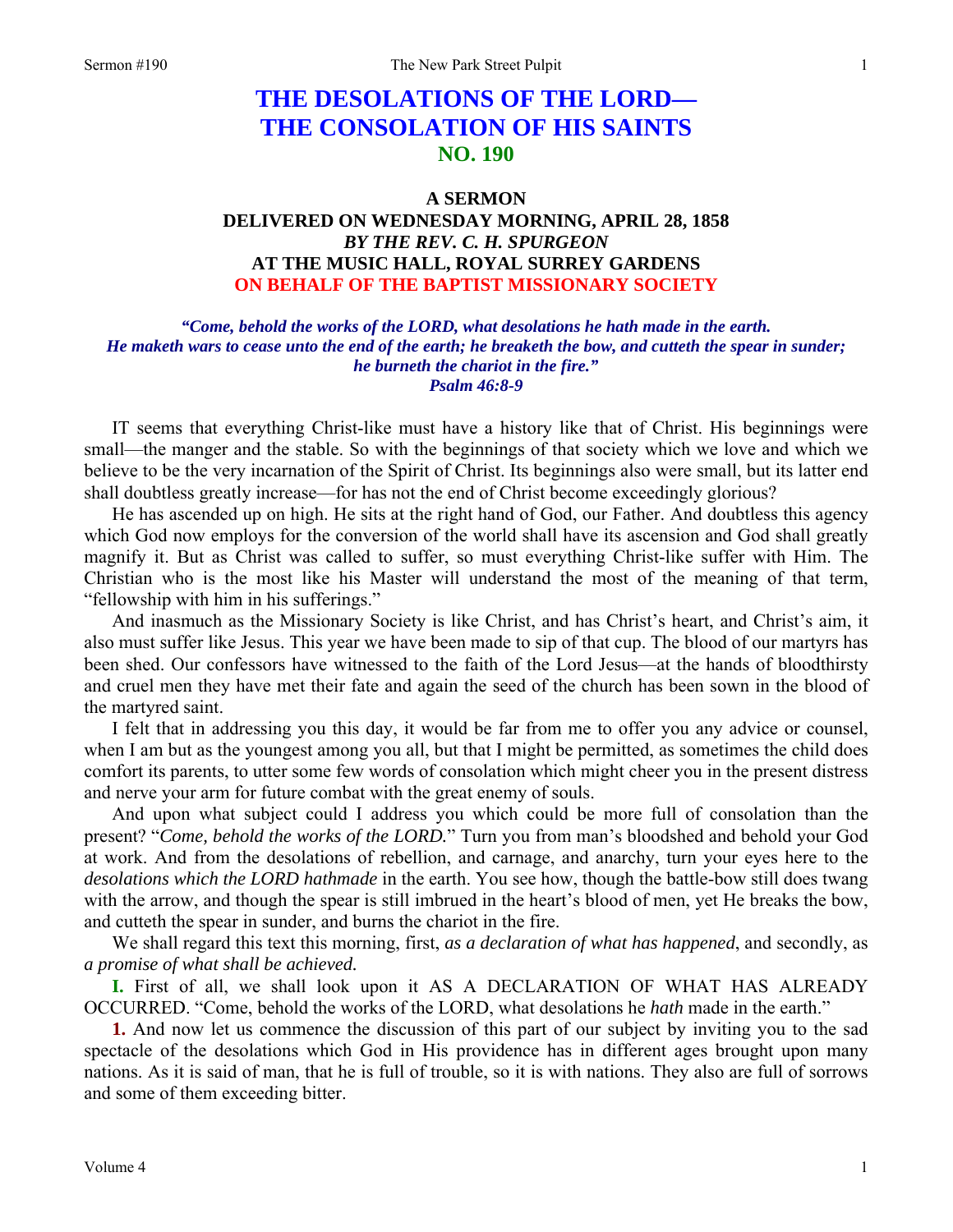Wars have devastated countries. Plagues have thinned our populations. All kinds of evil have swept from side to side athwart the most potent empires, and many of them have been compelled, at last, to yield to the destroying angel and they slumber with the mighty dead.

Doubtless there has a wail gone up from the face of the earth when the invasions of barbarians have put an end to the promise of civilization—when cities, renowned for the culture of the arts and sciences, have suddenly become sacked and burned—when nations that had made great advances in knowledge have been carried away captive and the sun has been made to go back many a degree on the dial of the earth's history.

I beg you now turn your eyes, and read the page of history, and mark the various catastrophes which have happened to this world. And I appeal to you, as persons who have understanding and who can trace the Lord's hand in these matters—have not all these things worked together for good? and hitherto have not the revolutions, the destructions of empires, and the falls of dynasties, been eminent helps to the progress of the Gospel?

Far be it from us to lay the blood of men at God's door. Let us not for one moment be guilty of any thought that the sin and the iniquity which have brought war into the world is of God—but at the same time, as firm believers in the doctrine of predestination, and as firmly holding the great truth of a divine providence, we must hold that God is the author of the darkness as well as of the light—that He creates the providential evil as well as the good—that while He sends the shower from on high, He also is the Father of the devastating storm.

Oh! I say, then, come and see the Lord's hand in "Aceldama, the field of blood." Come you and behold the Lord's hand in every shake of the pillars of the constitutions of the monarchies of earth. See the Lord's hand in the crumbling of every tower and the tumbling down of every pinnacle which had aspired to heaven—for He has done it—He has done it! God is present everywhere.

And now, I again say, can you not see in all these things a gracious as well as a terrible God? Can you not feel that everything that has yet happened to the world has really been for its good? Wars, contusions and tumults, are but the rough physic wherewith God will purge the diseased body of this earth from its innumerable ills.

They are but a terrible tornado with which God shall sweep away the pestilence and fever that lurk in the moral atmosphere. They are but the great hammers with which He breaks in pieces the gates of brass to make a way for His people. They are but the threshing wains with which He does thresh the mountains and beat them small, and make the hills as chaff—that Israel may rejoice in the Lord and that the sons of Jacob may triumph in their God.

As it has been in the beginning, so it shall be even unto the end. The noise and the tumult of war in India shall produce good. The blood of our sisters shall be avenged, not by the sword, but by the Gospel. On India's blood-red gods, the arm of the Lord shall yet be felt. The might of Him that sits upon the throne shall be acknowledged by the very men who, first in the fray, have blasphemed the God of Israel.

Let us not fear, let us not tremble. The end of all things comes at last, and that end shall certainly be the desired one, and all the wrath of man shall not frustrate the designs of God. The past troubles assure us for the present and console us for the future. "Come, behold the works of the LORD, what desolation he hath made in the earth."

**2.** But now, turning from this somewhat dreary subject, I must invite you next to look at some desolations which will always be fair in the eye of the follower of Jesus—the desolations of false worship. What a pleasant theme! O that we had but power to truly enlarge upon it!

Will you turn your minds back to the origin of idolatry and tell me, if you can, what were the names of the first gods whom men profanely worshipped? Are they known? Are not their names blotted out from history? Or if any of them be mentioned, are they not a byword, a hissing, and a reproach?

What shall we say of idolatries which are of later date—those which have been noted in Holy Scripture and therefore handed down to infamy? Who is he that now bows before the god of Egypt? Has the sacred Ibis now a worshipper? Do any prostrate themselves before the Nile and drink her sweet

2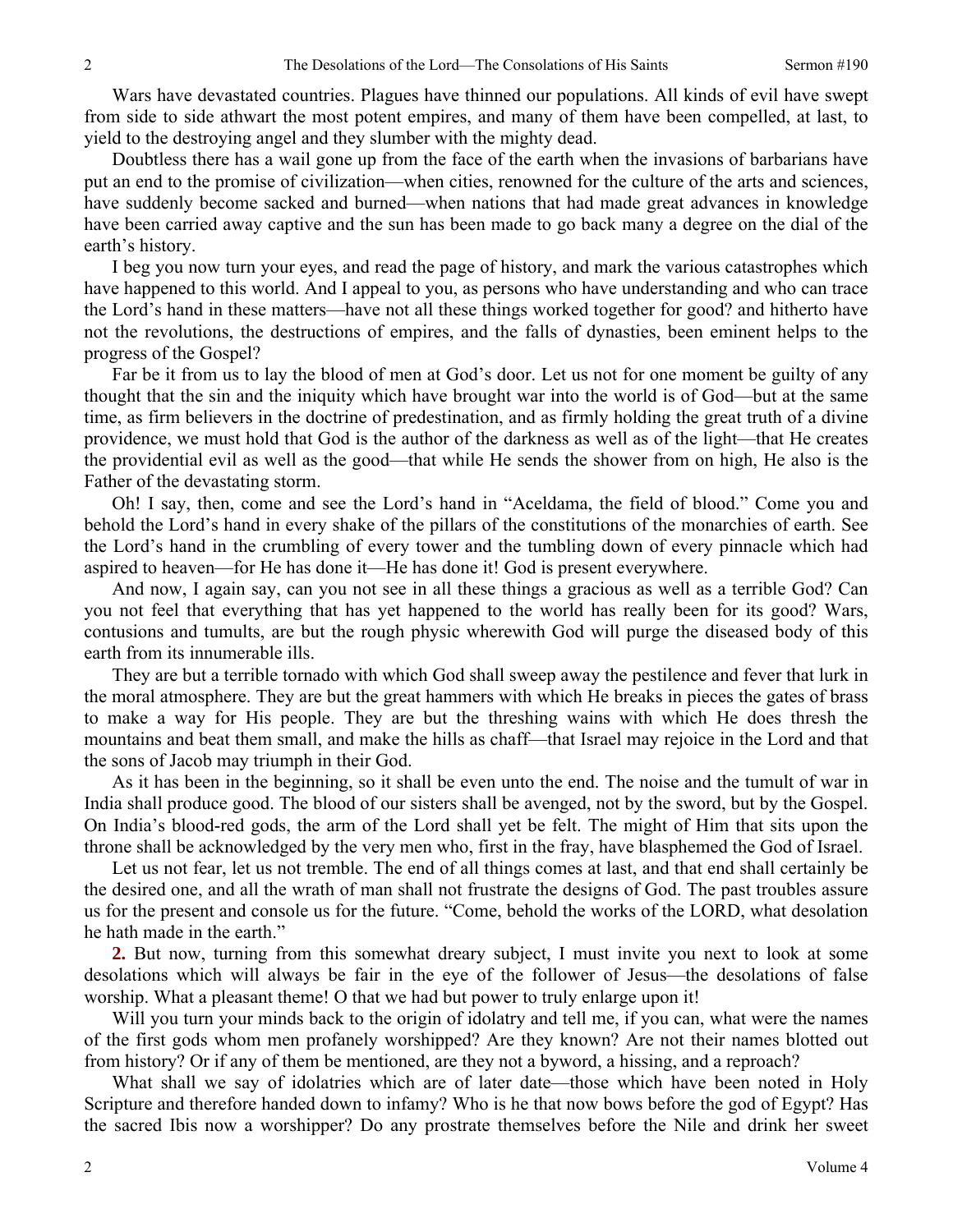3

waters and think her a deity? Has not that idolatry passed away? and are not the temple and the obelisk still standing—"the desolations which the LORD hath made in the earth"?

Talk we of the gods of Philistia? Do we mention Baal and Dagon? Where are they? We hear their names—they are but the records of the past. But who is he that does them homage? Who does now kiss his hands to the queen of heaven? Who bows himself in the grove of Ashtaroth, or who worships the hosts of heaven and the chariots of the sun? They have gone! They have gone! JEHOVAH still stands, "the same yesterday, to-day and for ever." One generation of idols has passed away, and another comes, and the desolations stand—memorials of the might of God.

Turn now your eyes to Assyria, that mighty empire. Did she not sit alone? She said she should see no sorrow. Remember Babylon, too, who boasted with her. But where are they and where are now their gods? With ropes about their necks they have been dragged in triumph by our discoverers. And now in the halls of our land, they stand as memorials of the ignorance of a race that is long since extinct.

And then turn to the fairer idolatries of Greece and Rome. Fine poetic conceptions were their gods! Theirs was a grand idolatry—one that never shall be forgotten. Despite all its vice and lust, there was such a high mixture of the purest poetry in it, that the mind of man, though it will ever recollect it with sorrow, will still think of it with respect.

But where are their gods? Where are the names of their gods? Are not the stars the last memorials of Jupiter, Saturn, and Venus? As if God would make His universe the monument of His destroyed enemy! Where else are their names to be found? Where shall we find a worshipper who adores their false deity? They are past, they are gone! To the moles and to the bats are their images cast—while many an unroofed temple, many a dilapidated shrine, stand as memorials of that which was, but is not—and is passed away forever.

I suppose there is scarcely a kingdom of the world where you do not see God's handiwork in crushing His enemies. It is to the shame of the idolater that he worships a god that his fathers knew not. Although there are some hoary systems of iniquity, in most cases the system is still new—new compared with the giant mountains, the first-born of nature—new compared with these old idolatries that have long since died away in the clouds of forgetfulness.

It seems to me to be a very pleasing theme for us to speak of these desolations that God has made. For mark this—again we say it—as it was in the beginning, it is now, and ever shall be. The false gods shall yet yield their sway. The temples shall yet be unroofed. Their houses shall be burned with fire and their names shall be left for a reproach. Their dignity shall not be honored, neither shall homage be given unto their name.

O you who fear for the ark of the Lord, you that tremble at the firmness with which falsehood keeps its throne—look you on these desolations and be of good cheer—God has done mighty things and He will do them yet again.

One can never pass, even in our own country, a ruined abbey, or a destroyed priory, or an old broken down cathedral, without a sweet satisfaction. They are fair ruins—all the fairer because they are ruined, because their inhabitants are forgotten, because the monk no longer prowls our streets—because the nun, though she is here and there to be found, yet is no more honored, because the apostate church to which they belong has ceased to have power among us, as once it had.

We will, therefore, seek to honor God, and in all our journeyings we will think of this text—"Come, behold the works of the LORD, what desolations he hath made in the earth."

**3.** And now, in the next place, let me ask you to remember what desolations God has made with false philosophies. As for stones and timbers, they are things that must decay in the common course of nature, and one might be apt to think that some of the desolate temples we behold were rather the trophies of the tooth of time, than of the hand of God.

But thought is a lasting thing. A bold philosophy that shapes into words the wandering thoughts which have taken possession of the hearts of men is an enduring thing. And how have some philosophers believed that they were writing books which would be read for ages! They believed that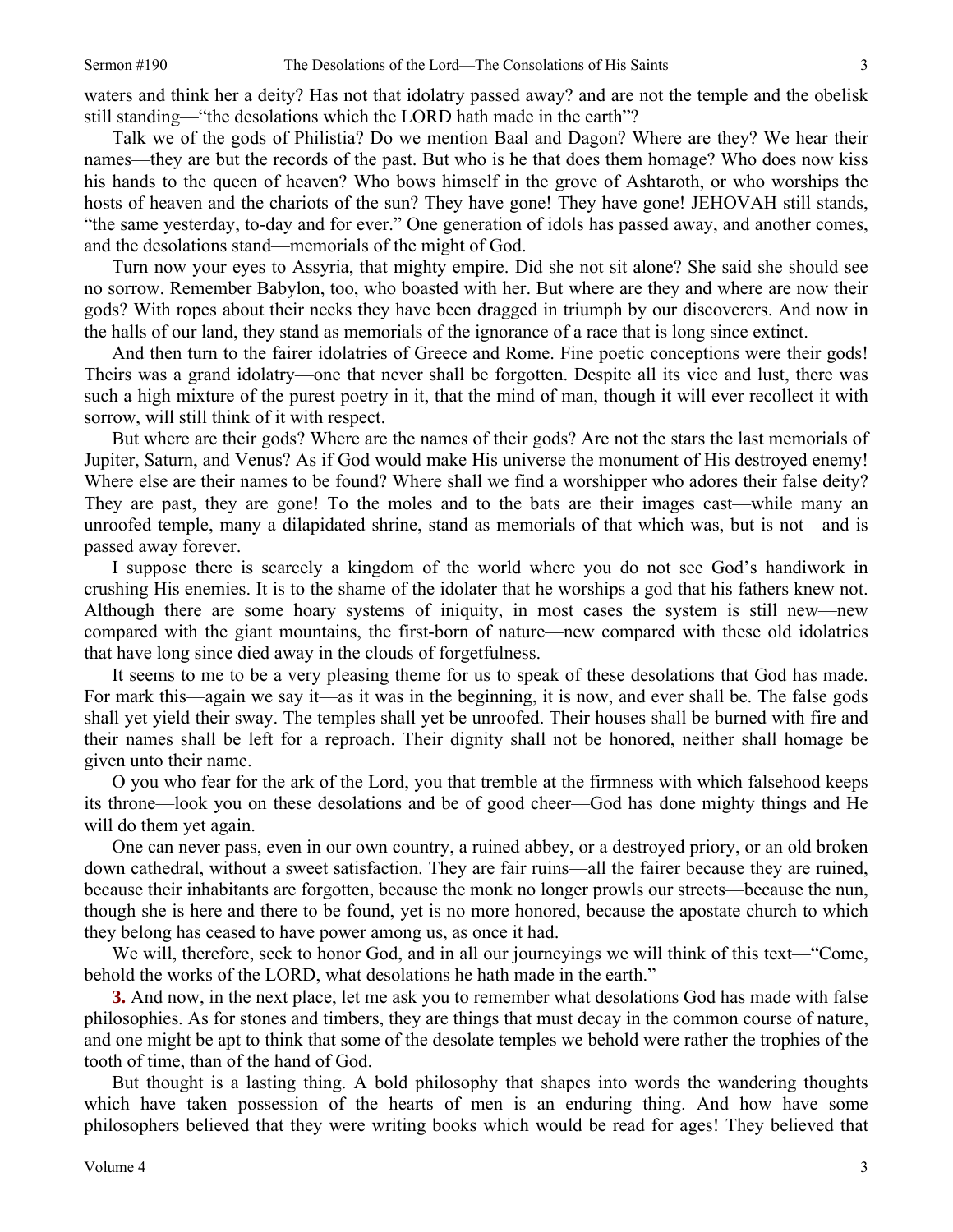their philosophy most certainly was eternal and that to the last day their disciples would be had in reverence.

Let any classical student remember how many systems of philosophy have passed away before the progress of the kingdom of Christ. The mighty Stagyrite, once the great master of all minds, who even held in sway many a Christian spirit, at last lost his empire before a purer truth.

But I forbear to mention these things. I would rather allude to the passing away of false systems of philosophy in modern times, for there are some of our fathers here, whose hairs have but just turned grey, who can remember the rise and fall of some seven or eight theories of infidelity.

You can look back and you can remember when it was a cursing obscenity with Tom Paine, having just also been the leering, scowling thing that Voltaire made it. You remember how it was the soaring, airy, speculating, scheming thing of Robert Owen—and then you recollect how it became the base, groveling thing called Secularism.

Men have trembled at that and have thought it will last. I believe I shall live to see the last Secularist buried, and that at the funeral there will be attending the leader of some new system of infidelity, who despite his hatred of God, will have to say over the tomb, out of very spite against the one who precedes him, "Here lies a fool, except a Secularist."

You need not be afraid of these things. They live each a very little while. A new moon brings a new phase of the system. The thing that they have fashioned with the utmost diligence, and which they deliver with the most earnest declamation, which they think they have proved with the sureness of logic, which they have built, as they think, upon a rock, against which the gates of heaven shall not prevail how soon it is crumbled to dust and not a vestige of it is left—scarcely a remembrance of it—but all is passed away and gone.

And even so shall it be. As it was in the beginning, it is now, and ever shall be. "Every tongue that riseth against thee in judgment thou shalt condemn." The words of the wise are like the leaves of the tree of life and they fade not. But the words of the wicked are like the autumn leaves, all withered, soon to become skeletons, and be blown away by the blast, to be heard of no more.

Planted by the rivers of water, the tree of the church still grows, like a young cedar, fresh and green. But these things are like the heath in the desert—they see not when good comes. From earth itself they fail to draw their nourishment and heaven denies to the cursed thing its genial shower, and therefore soon it dies, and without a memorial it passes away.

Be of good cheer, beloved! It matters not where the enemy attack our entrenchments, they have been and they shall be routed. We tell the enemies of Christ to look to the thousand defeats that they have suffered beforehand. We warn them of their folly in attacking us again. Woe unto you! Woe unto you! Though you quit yourselves like men, you Philistines, you must, you shall be servants unto Israel.

Woe unto you, for the voice of a king is in our midst! Your fathers felt our might. Remember who it was that cut Rahab and wounded the dragon. Your sires have trembled before us. Our fathers put ten thousand of your sires to flight and we will do the same with you. And when we have done it, we will say of you, "Aha! aha! aha!" And will make you a byword with our children and a proverb with our menials forever.

**4.** But my text has a special reference to war—the desolation of war. Have you not noticed how magnificently peace wins its reprisals at the hand of war? Look through this country. Methinks if the angel of peace would go with us, as we journey through it, and stop at the various ancient towns where there are dismantled castles, and high mounds from which every vestige of a building has long been swept, the angel would look us in the face and say, "I have done all this—war scattered my peaceful subjects, burned down my cottages, ravaged my temples, and laid my mansions with the dust. But I have attacked war in his own strongholds and I have routed him. Walk through his halls. Can you hear now the tramp of the warrior? Where now the sound of the clarion and the drum?"

The sheep is feeding from the cannon's mouth and the bird builds his nest where once the warrior did hang his helmet. As rare curiosities we dig up the swords and spears of our forefathers and little do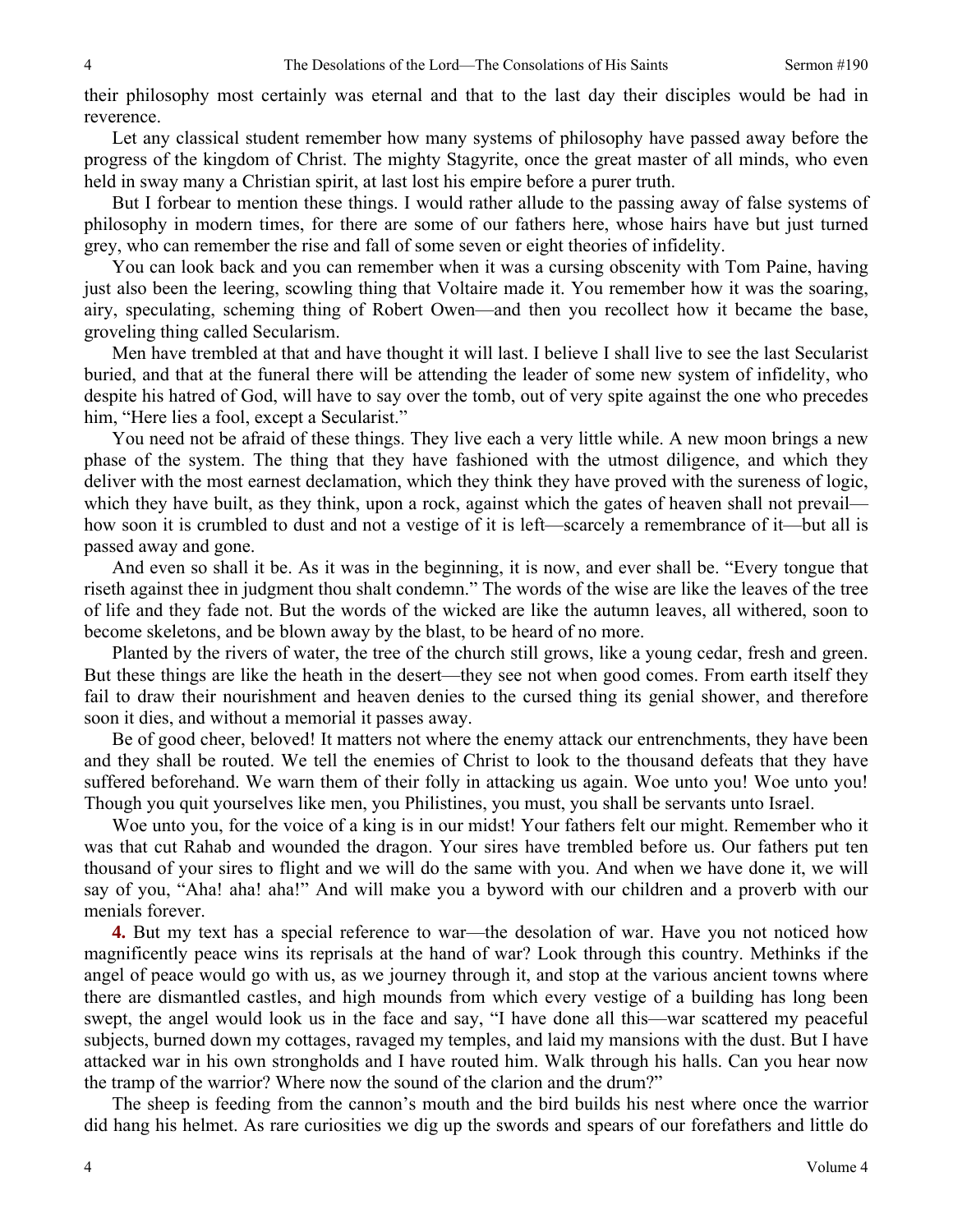we reckon that in this we are doing tribute to peace. For peace is the conqueror. It has been a long duel and much blood has been shed, but peace has been the victor.

War, after all, has but spasmodic triumphs. And again it sinks—it dies, but peace ever reigns. If she is driven from one part of the earth, yet she dwells in another. And while war, with busy hand, is piling up here a wall, and there a rampart, and there a tower—peace with her gentle finger is covering over the castle with the moss and the ivy, and casting the stone from the top, and letting it lie level with the earth.

I think this is a fine thought for the lover of peace. And who among us is not? Who among us ought not to be? Is not the Gospel all peace? And do we not believe that when the Gospel is fully preached and has its day, wars *must* cease to the end of the earth!

I therefore say, beloved brothers and sisters, may we not console ourselves under all the recent outbreaks of a most bloodthirsty and cruel massacre, in the fact that God *has* made desolations even in war. He has made desolations in the earth, and as it has been, so shall it be even unto the end. There is not now a rampart which shall not be sealed by peace.

O you hoary bastions, you shall yet be destroyed—not by the cannon ball, but by something mightier still. Charged with love, this day we shoot against you the great guns of the Gospel of Christ, and we believe that they shall move and shake you to your deep foundations and you shall crumble. Or if you stand, you shall be uninhabited, except by the owl and the bittern.

I have a fond belief that the day is coming when Nelson, on the top of his monument, shall be upset and Mr. Whitefield set there or the apostle Paul. I believe that Napier, who stands in the square there, will lose his station. We shall say about these men, "They were very respectable men in the days of our forefathers, who did not know better than to kill one another. But we do not care for them now!"

Up goes John Wesley where stood Napier! Away goes someone else, who was an earnest preacher of the Gospel, to occupy the place high over the gate where another warrior rides upon his horse. All these things—the trickery of an ignorant age, the gewgaws of a people who loved bloodshed despite their profession of religion, must yet be broken up for old iron and old brass. Every statue that stands in London shall yet be sold and the price thereof cast at the apostles' feet that they may make distribution as every man has need. Wars must cease and every place where war reigns and has now its glory, must yet pass away and fade and wither.

We give all honor to these men now, for these are the days of our ignorance, and God in some degree winks at us. But when the Gospel spreads, we shall then find that when every heart is full of it, it will be impossible for us to tolerate the very name of war. For when God has broken the bow and burned the chariot, we shall break the image and dash the sculpture into a thousand atoms. We shall think, when the trade is done, the men that did it may well be forgotten.

**II.** I think there is enough to cheer our hearts and nerve us all for the great battle of Christ. The desolations of the past should lead us to hope that there shall be the like, and greater, in the future. And now I am to look upon my text and very briefly, AS A PROPHECY WHICH IS TO BE FULFILLED.

I should only needlessly occupy your time, if I were to go over all my heads again, because really every person will be quite as competent as I am to discern how what has been shall be in a yet higher sense. But we must observe once more, in noticing this as a prophecy, the figure of our text.

It was usual, after a great battle, and especially if peace was then firmly established, for the conquerors to gather up the arms of the vanquished into one great heap, and then setting fire to it all, as Israel did to the spoils of Jericho, everything was consumed.

One of these days, when Christ shall come in His glory, when the kingdoms of this world shall become the kingdoms of our Lord and of His Christ—not to say anything which would look like proclaiming the second coming here today—although I most firmly believe it and am sorry that we should ever have allowed in any of our missionary meetings any discussion upon a point which involves the faith of a great proportion of us, who hold this to be as dear and precious a doctrine as any other in the Word of God, and we therefore think it unfair that we should at any time have anything said against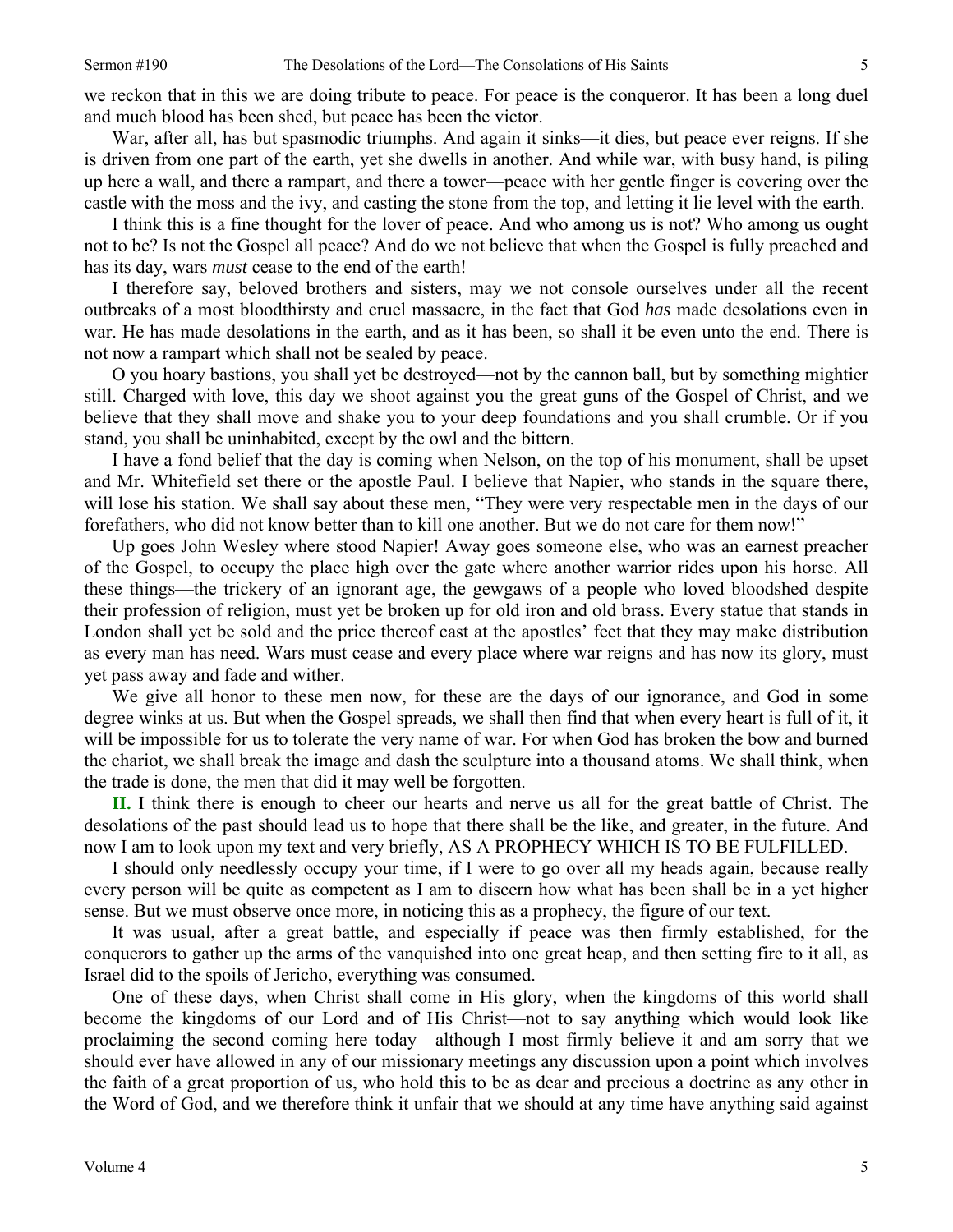this. When we meet together in the common bond of union for the spread of the Gospel of Christ, we think it a sore thing that we should be attacked.

However, leaving all that, whether it is by a spiritual or by a personal coming—we believe that one of these days, we shall be roused from our beds by one who shall say to us, "Come, behold the works of the LORD, what desolations he hath made in the earth." And when we arrive at the spot appointed, it may be, as the old Ephesians brought out all their books and burned them in the street, we shall see our soldiers marching rank and file, and lay down their arms, and all that they have of murderous implements, piling them into one heap.

And happy is that mother's child who shall be there to see it! But see it some one shall, when it shall be truly said, as the fire is kindled over all these things, "He breaketh the bow, and cutteth the spear in sunder; he burneth the chariot in the fire."

Happy will be the day when every warhorse shall be houghed, when every spear shall become a pruning-hook, and every sword shall be made to till the soil which once it stained with blood. It is of that my text prophecies and my text naturally brings me to that as the great climax of the Gospel dispensation.

This will be the last triumph of Christ. Before death itself shall be dead, death's great jackal, war, must also die, and then shall there be peace on earth, and the angel shall say, "I have gone up and down through the earth, and the earth sits still and is at rest. I heard no tumult of war, nor noise of battle." This is what we hope for. Let us fight on, with diligence and earnestness.

And now, having thus enlarged upon my text, you will permit me to offer a few remarks on a more practical subject.

The question naturally arises, "Why has not this promise been more abundantly fulfilled in our own time?" Many say, "This is divine sovereignty." Well, we believe divine sovereignty with all our hearts. It is a doctrine which we delight to dwell upon and ever to acknowledge. But we cannot make divine sovereignty the great sepulchre for our sins. We cannot have it that everything is to be laid at the door of divine sovereignty.

We believe there is a sovereignty that ever overrules the sins of the church, as well as of the world. We hold *that* in the highest and purest sense—but we think it is a very gross mistake for us always to be saying, if we are defeated, "It is divine sovereignty." Israel of old did not say so. They looked for the accursed thing that was in the camp. They did not say, "Divine sovereignty," when they were beaten by Benjamin—they inquired of the Lord. They were not content to say it was sovereignty. It *was* sovereignty, no doubt, but they desired to find another reason which, when discovered, might help them to remove the difficulty and enable them to conquer.

And now, beloved, there are many reasons, I think, why we do not prosper as we could desire in the missionary field. And permit me very briefly to hint at one or two. I shall mean no offense to any.

One reason is, because we have not a thorough and entire unanimity with regard to the matter. Now, I know something of the Baptist denomination. I have wandered through every county of England pretty well, and been to a great number of the churches, and I grieve to see that there are many of our churches still standing totally aloof from the missionary field.

If they stood aloof from our particular society, I might not so much regret it, if they chose to have one of their own. But they have not one of their own either. There is this great thing for which I would blame them. That they should have some objection to unite with those whom they think to be different from them in doctrinal opinions, would not only be excusable, but possibly there might be occasions when it would be praiseworthy.

But that any of us who hold strongly the doctrines of the grace of God, and who, perhaps, give greater prominence than others to the truth as it was taught by Calvin, and as we believe, taught by Christ, should therefore have no missionary society—is a great and crying sin. And I really think that a defection of a large part of our body, however it may be caused, may be one reason why we have not had such an abundant blessing from God.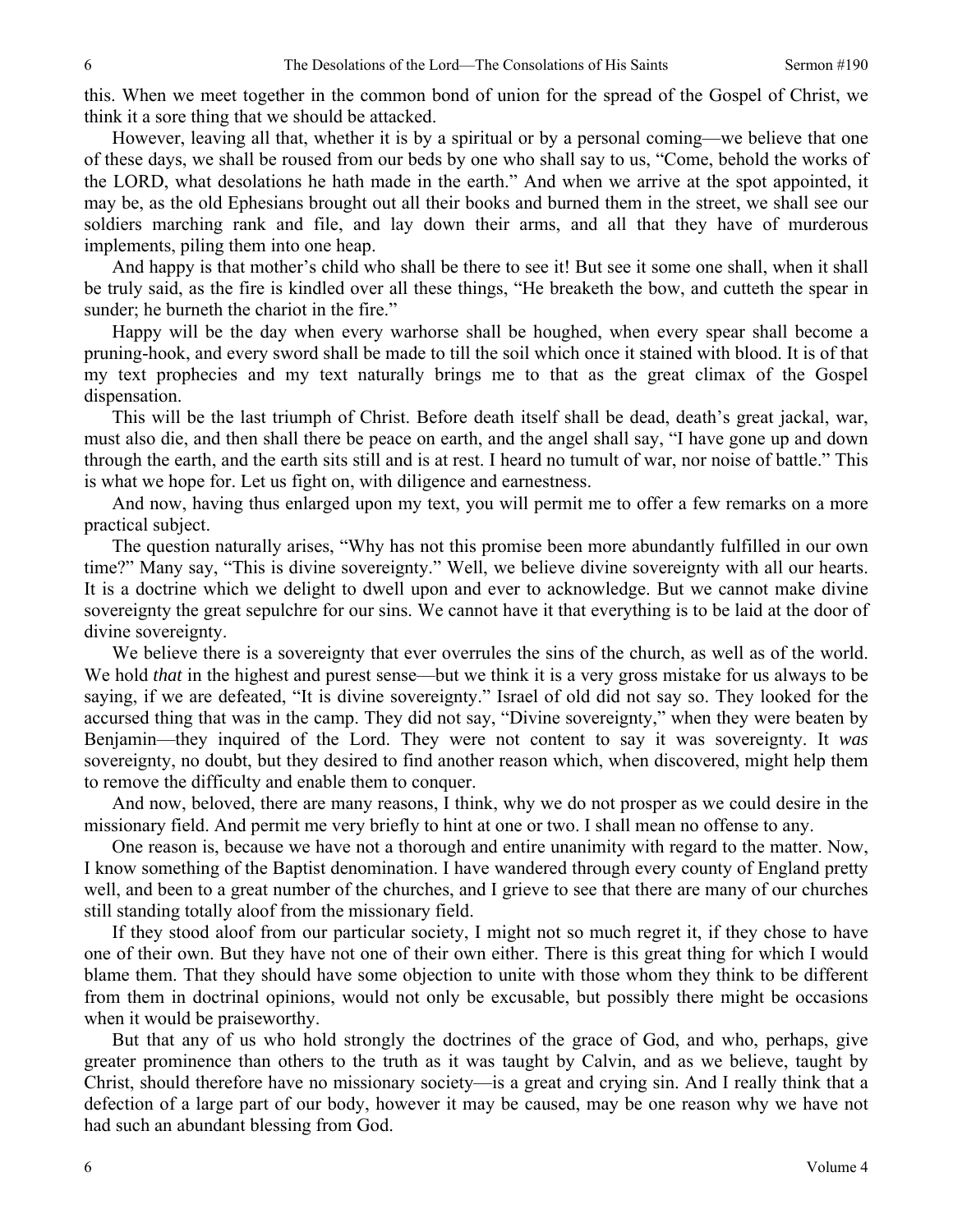For, look you here! You say you can do without them. Very well—so said the people to Joshua when he led his troops to attack Ai. They said, "Let not all the people go up; but let about two or three thousand men go up and smite Ai; and make not all the people to labour thither, for they are but few." They thought it would be unnecessary, and Joshua left behind him a large part, and only took with him his strong, able-bodied men. But together with "the accursed thing" that Achan had concealed, I believe that the want of all the army of Israel was a part-cause of the defeat at Ai. So it is with us.

Ah! if there be a means whereby we can get every brother who calls himself a Baptist to unite himself with this society, if there be any method of love, if there be any way of making concessions, if there be any mode or any means whereby we all could be bound together in the holy brotherhood as a denomination—I think we are each of us bound to make it.

I am sure, as far as I am concerned, I may say that there is not to be found upon the surface of the world one more strongly attached to the old faith, as I believe it to be—the old, strong, doctrinal faith coupled with the earnest preaching of the Gospel to every creature. Yet I find myself not out of place in preaching for a Baptist Mission, nor out of place in helping it, and throwing my whole heart into it.

It seems to me it was founded by ourselves—the very men who held these truths were the first leaders in it. And it seems to me the most strange and marvelous thing that any brother should, from his love to sound doctrine, stand aloof from missions. I am sure it is a stab against our prosperity as churches at home, if we do not come forward to help the missions at large.

I am just saying this, because it may reach to the ears of many of the brethren who are possibly not present today. I trust they will think the matter over. We do not ask them to come with us—we will be very glad if they will—but let them at the very least have a society of their own. Let them be doing something and do not let it be said that there is a Baptist existing who does not love to send the Gospel to the utmost ends of the earth.

That nonsense about God doing His own work, and our sitting still and doing nothing, ought to have been buried long ago. I know not how to characterize it—it has done us immense damage. We know that God has accomplished His own work. But He always has worked and always will work with means. The men who do not approve of working by means, and stand by and say, "I do not sympathize with it," I do not wonder that God does not work with them—they do not deserve to be worked with, if they think so.

Let us cast away that and let us say, "If we can agree with these brethren who associate in missions, we will do so. If we cannot agree with those who associate in one society, we will do it somewhere else. But do it we will, for it is our anxious wish that the kingdoms of this world should become the kingdom of our Lord and of His Christ."

But again, it is not all that, my brethren. It is a want of real love to missions in all our churches—and if this should fall scatheless, and if any should say, "It is not so of the church of which I am a member," let it be so. I do not mean, when I speak generally, to include each individual. It is, I believe, one reason of our want of success, or of that measure of want of success that we have, that there is not a true love of missions in the churches that really help them.

Many love missions. They love the cause of Christ. But they do not love Zion better than their own households. But as far as I can judge there are many whose attention to the mission field is confined to that one day in the year when the sermon is preached. Some of them confine that day very closely too, for the very smallest three penny piece that can be discovered is appropriated to the collection on that occasion.

They love the mission, yes, they do—but their love is that old sort—of which it is said, "*She never told her love*." They never tell it by any contribution, but they keep it very still in their hearts. We cannot think but that they do desire that the Gospel should fly abroad, for they sing it with lusty lungs and with vociferous voices. But when there is anything to be done, they pinch and screw—the purse string is made half the ordinary circumference and it cannot be undrawn.

There is little to be given for Christ. Christ must take the dregs, the sweepings of their wealth. Ah! if our churches loved missions; if we had more of the true Spirit in our midst, we would find scores of our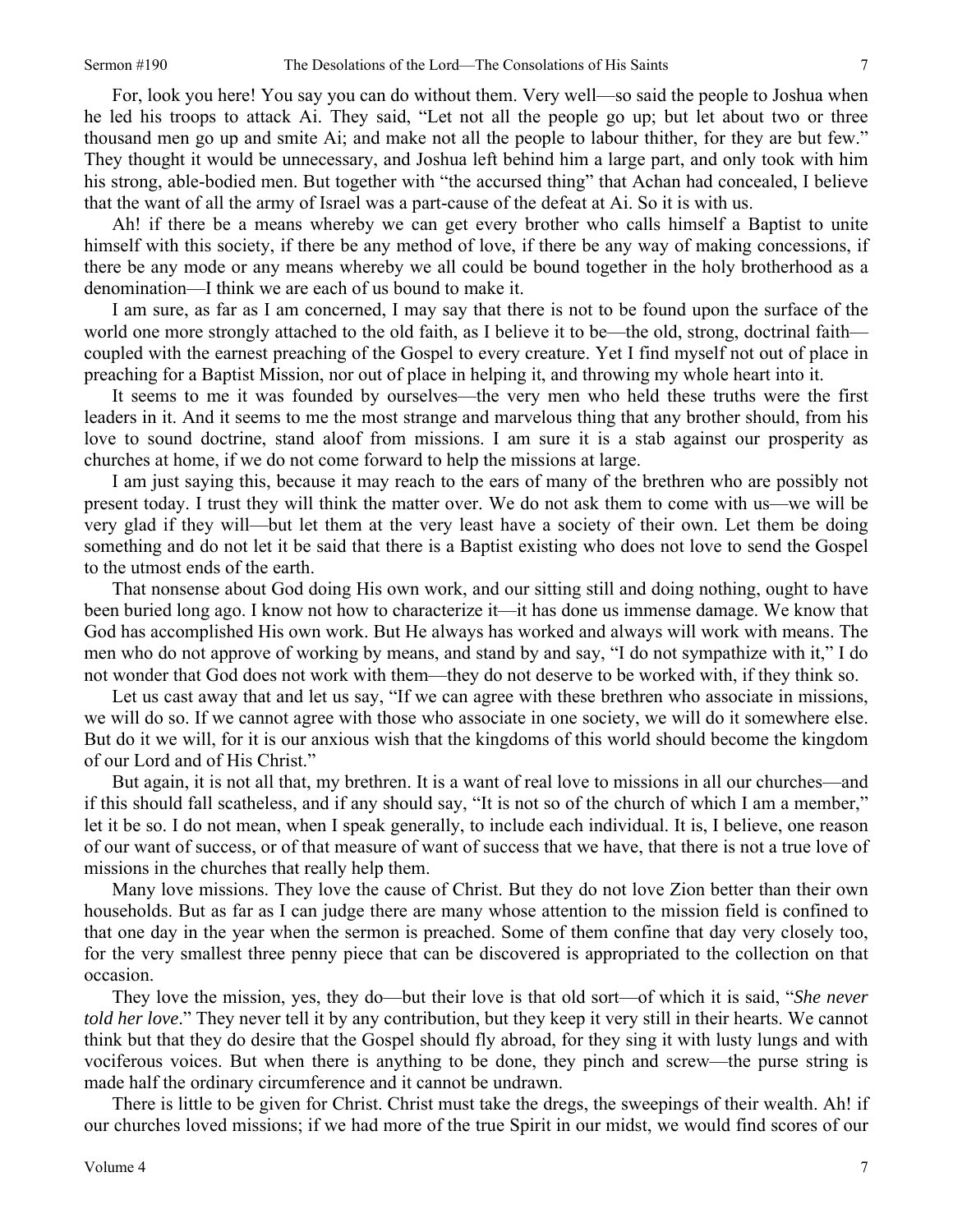young men rising up to go out and preach the Gospel to the heathen. And then the church, taking an interest in the young men who sprang from its own heart, would think it its duty to maintain its missionary and send him forth preaching the Gospel to every creature.

I remember Edward Irving once preached a sermon to a vast congregation, upon missions. I think he preached for four hours. And the object of the sermon was to prove that we were all wrong—that we ought to send out our missionaries without purse or scrip, giving them nothing! Edward never volunteered to go himself! If he had done so at the end of the sermon, we might have endorsed his philosophy. But he stayed at home and did not go.

Now, we are no believers in that. We think that if a man cannot have help, it is his business to go without it. If a man loves the ministry, if he can only preach Christ's Gospel in poverty, God bless him in his poverty. If he has to be a tent maker, like Paul, and to work for his own living, and to go forth without purse or scrip!

But as a church we cannot have that. "No, no," we say, "brother, if you are going to a foreign land, and you give your life and health, and if you renounce the comforts of your family, we cannot let you go without anything. The least we can do is to provide for your needs." And one says, "There! though you go without purse or scrip, you cannot get across the sea except you have a ship, I will pay your passagemoney."

Another says, "You cannot preach to these people without learning the language. And while you are learning the language you must eat and drink. It is quite impossible that you can live by faith, unless you have something that you can nourish your body with. There is the fund to support you, that you may give all your time to the preaching of the Word."

Ah! if we did but love Christ better, my brothers and sisters—if we lived nearer to the cross; if we knew more of the value of His blood, if we wept like He did over Jerusalem, if we felt more what it was for souls to perish, and what it was for men to be saved,—if we did but rejoice with Christ in the prospect of His seeing the travail of His soul and being abundantly satisfied—if we did but delight more in the divine decree that the kingdoms of this world *shall* be given to Christ, I am sure we should all of us find more ways and more means for the sending forth the Gospel of Christ.

But to conclude. Perhaps I may say, and some of you may with tears confess it is true—it is a want of a revived godliness in our church at home which prevents our hoping for any great success abroad. Ah! brethren, we must till our own vineyards better or else God will not make us successful in driving the plough across the broad acres of the continents.

We want to have our brethren more earnest in prayer. Look at our prayer meetings—a miserable handful of people, compared with the congregation. We want to have them more earnest in labor. Look at many of our agencies, dying for want of effective laborers, when they are to be found—but they are not willing to come forth.

Where is the zeal of olden times? We are not among those who say, "The former times were better than now." In some respects they were, in others not so good. But if they were better, it is not ours to bemoan, but ours to labor to make them better still. We want—gathering up all things into one—we want the outpouring of the divine Spirit in our churches at home.

Just as the anointing oil was first poured on Aaron's head, and then went to the skirts of the garment, so must the Holy Spirit be poured on England, and then shall it go to the utmost borders of the habitable earth. We want to have Pentecost at home, and then, Medes and Parthians and Elamites shall hear the Word. "Begin at Jerusalem," is Christ's ordinance and it is Christ's method. We must begin there. And as we begin there, in circles wider and wider and wider, the Gospel shall spread till, "like a sea of glory, it spreads from pole to pole."

Now, dear brethren and sisters, in repairing to our homes this morning, let us carry away at least one thought. Let us believe firmly that God's purpose shall be accomplished. Let us hope joyously that we may be the instruments of its accomplishment. And then let us labor prayerfully that our wishes may be consummated.